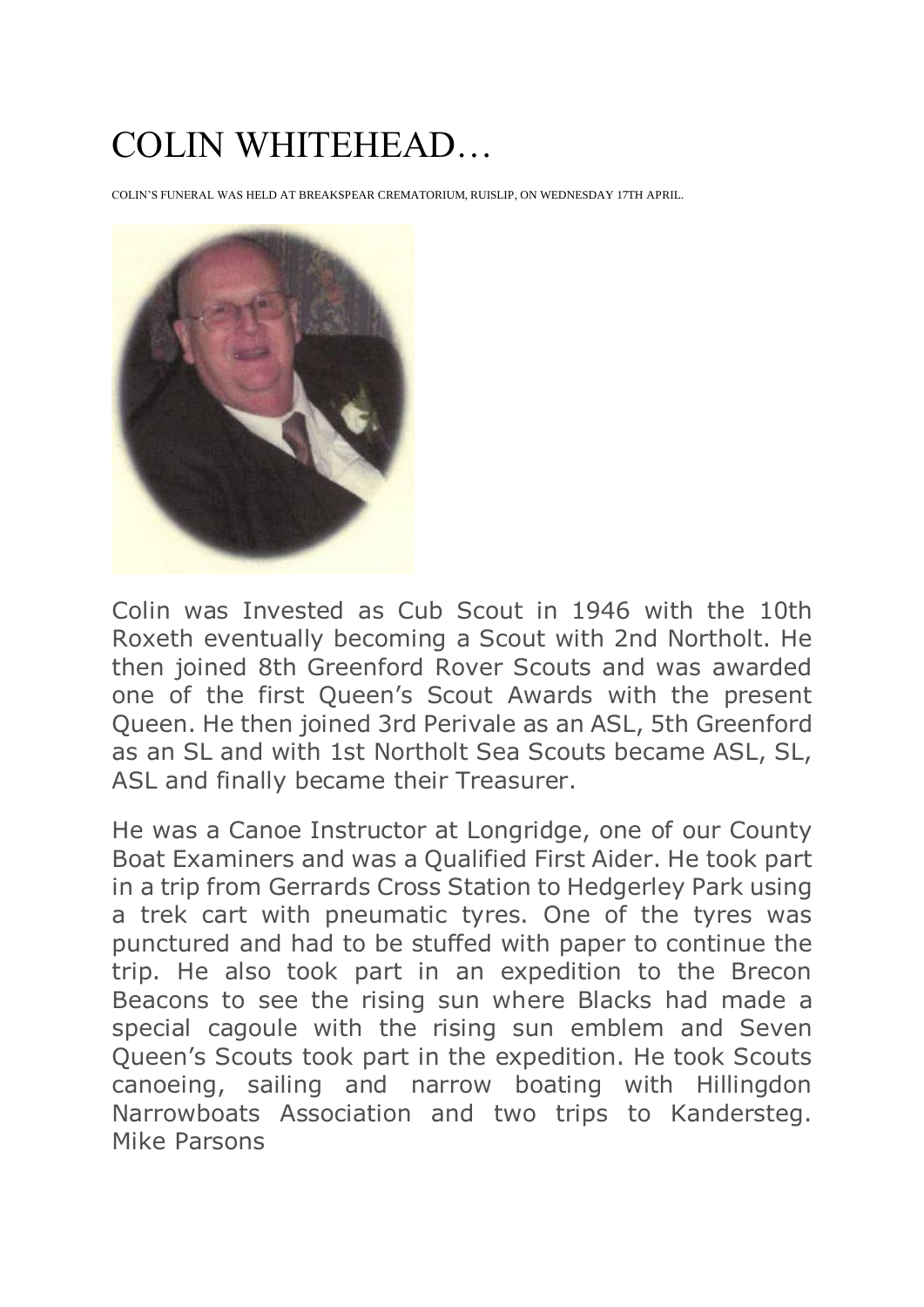## **Tribute from John Burton**

I first met Colin back in 1970 when we were both guests of the WM at West Twyford Coronation Lodge when a fellow Scout Leader entered the Craft. I had seen Colin around the Greenford District Scout HQ on a number of occasions and at the annual Gang Show but our paths had not, until then, crossed. In Scouting. Colin was a Kings Scout, something he was immensely proud of and he looked on the aims and objectives of Scouting and those of Freemasonry as being one of the same.

He ran the 1st Northolt Sea Scouts as if you were on board ship with the Ceremonial Sword being marched in at Flag Break, and marched out when the flag was struck. On arrival at their HQ one had to seek "permission to come aboard" and if a distinguished visitor arrived they would be "piped aboard". He regularly took his Scouts to camp usually on the water and generally once a month they would spend an evening at Longridge Camp Site at Marlow undertaking a range of water activities on the Thames.

For many years Colin was very much involved in Greenford Gang Show, organising the lighting and sometimes appearing on stage. He was awarded the Scout Association's Silver Acorn by the Chief Scout and later a Bar to that award for Services to Scouting.

On a personal note I am indebted to Colin both as a Scouter and as an individual for the part he played in developing the character of my own two sons. Colin was a committed Freemason and apart from his participation in Craft Masonry and as Royal Arch Mason he also enjoyed the work of the Rose Croix. He was a skilled organist and played for a number of Lodges in West London, mostly at the West Ealing Centre and invariably as an Honorary Member of the respective Lodge. In 1978 I invited Colin to become the Honorary Organist at the Baron Renfrew Lodge on my accession to the Master's Chair, little did he know that 29